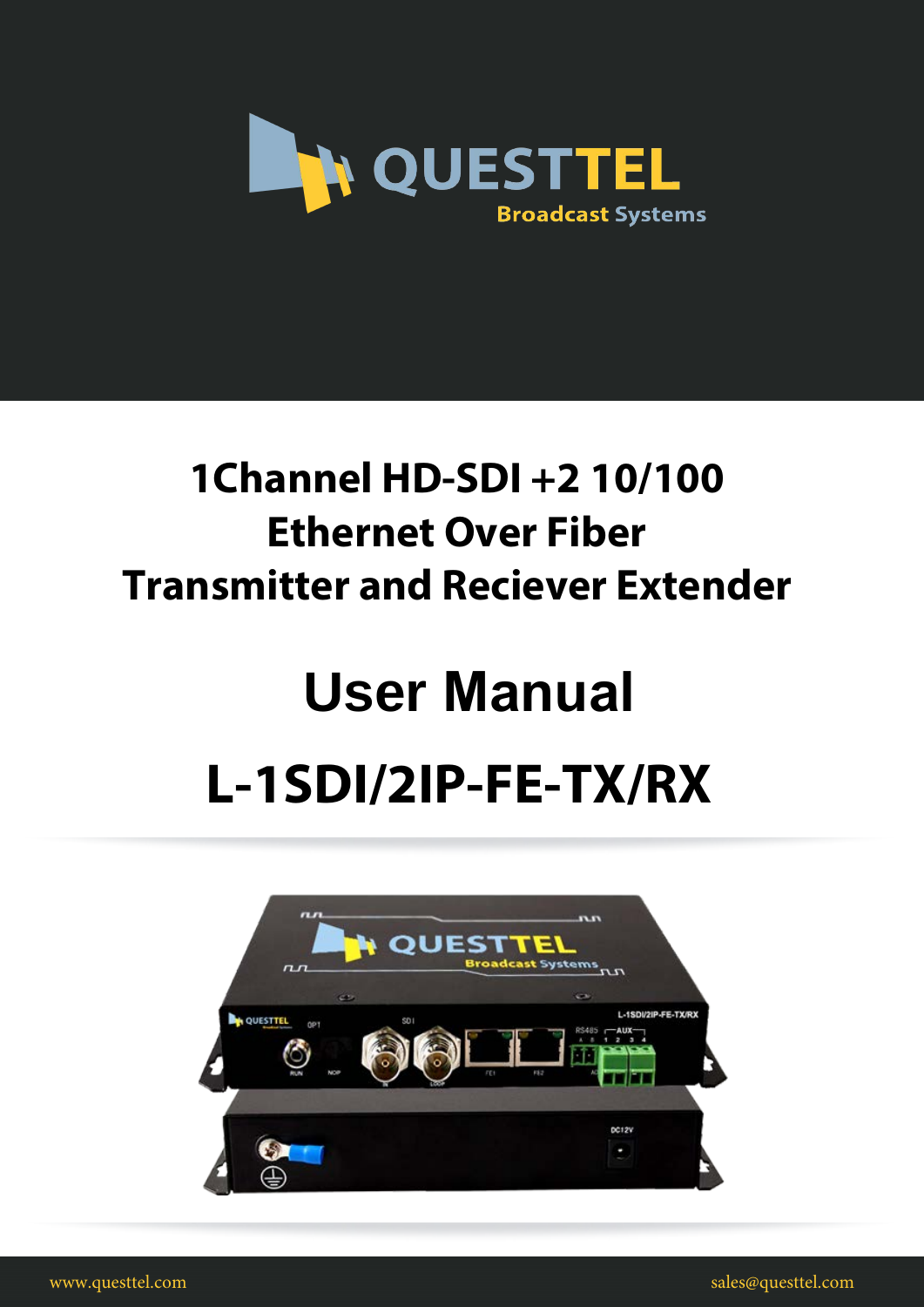

L-1SDI/2IP-FE-TX/RX User manual

### **Contents**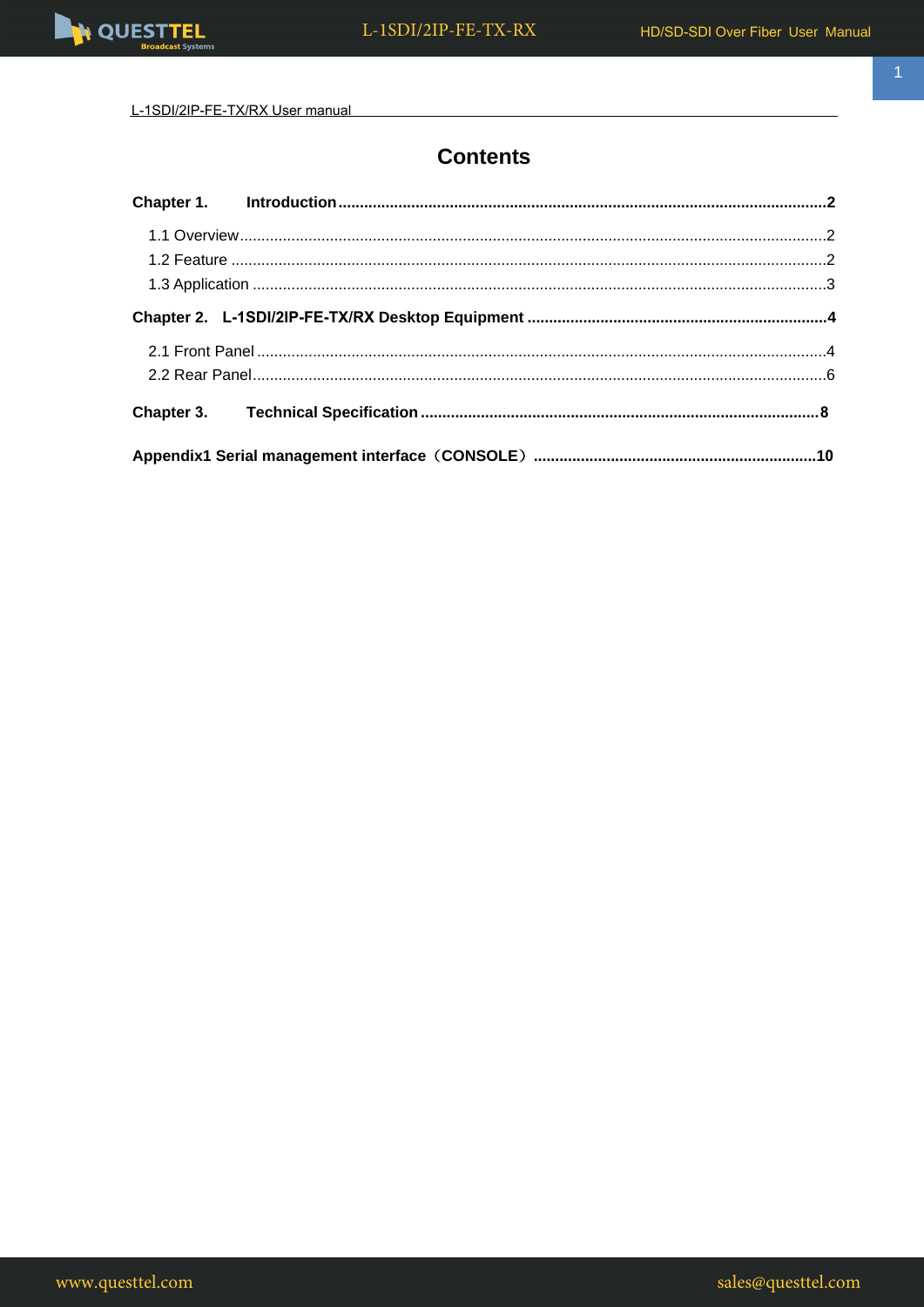<span id="page-2-0"></span>L-1SDI/2IP-FE-TX/RX User manual

## **Chapter 1. Introduction**

#### <span id="page-2-1"></span>**1.1 Overview**

The L-1SDI/2IP-FE-TX/RX is a high performance, and reliable, 1-channel SD/HD-SDI video optical transceiver, which perform real-time, loss-free and high-quality video transmission over an optical line. Besides, L-1SDI/2IP-FE-TX/RX provides two Ethernet interfaces sharing 100M bandwidth, one bidirectional RS485 data channel, and optional audio/contact closure/RS422/RS232 data transmission, which can be widely used in TV live broadcast, high-definition video conference, high-definition video monitoring, intelligent transportation system and public security system.

#### <span id="page-2-2"></span>**1.2 Feature**

- Comply with SMPTE-292M HD-SDI and SMPTE-259M SD-SDI standard, supports 1.485Gb/s and 270Mb/s
- L-1SDI/2IP-FE-TX: one SD/HD-SDI input (BNC), one looping SD/ HD-SDI output(BNC) and two fast Ethernet interfaces(shared 100M bandwidth, supports port-based VLAN)
- L-1SDI/2IP-FE-RX: one SD/HD-SDI output (BNC) and two fast Ethernet interfaces(shared 100M bandwidth, supports port-based VLAN)
- One auxiliary channel, which can be 1-channel bi-directional audio, or two-channel unidirectional audio, or 2-channel contact closure input/output, or 1-channel bi-directional RS422/RS232 channel
- One bi-directional RS485 channel, half duplex, up to 115.2Kb/s baud rate
- Supports 1080P@30,25,24, 29.97, 23.98、1080I@60,50,59.94、720P@60,50,30,25,24, 9.94, 29.97, 23.98 and 625i、525i format, when input is 1080P@29.97, 23.98、1080I@59.94、720P@59.94, 29.97, 23.98, the output is 1080P@30, 24、1080I@60、720P@60,30, 24 respectively
- With integrated cable equalizer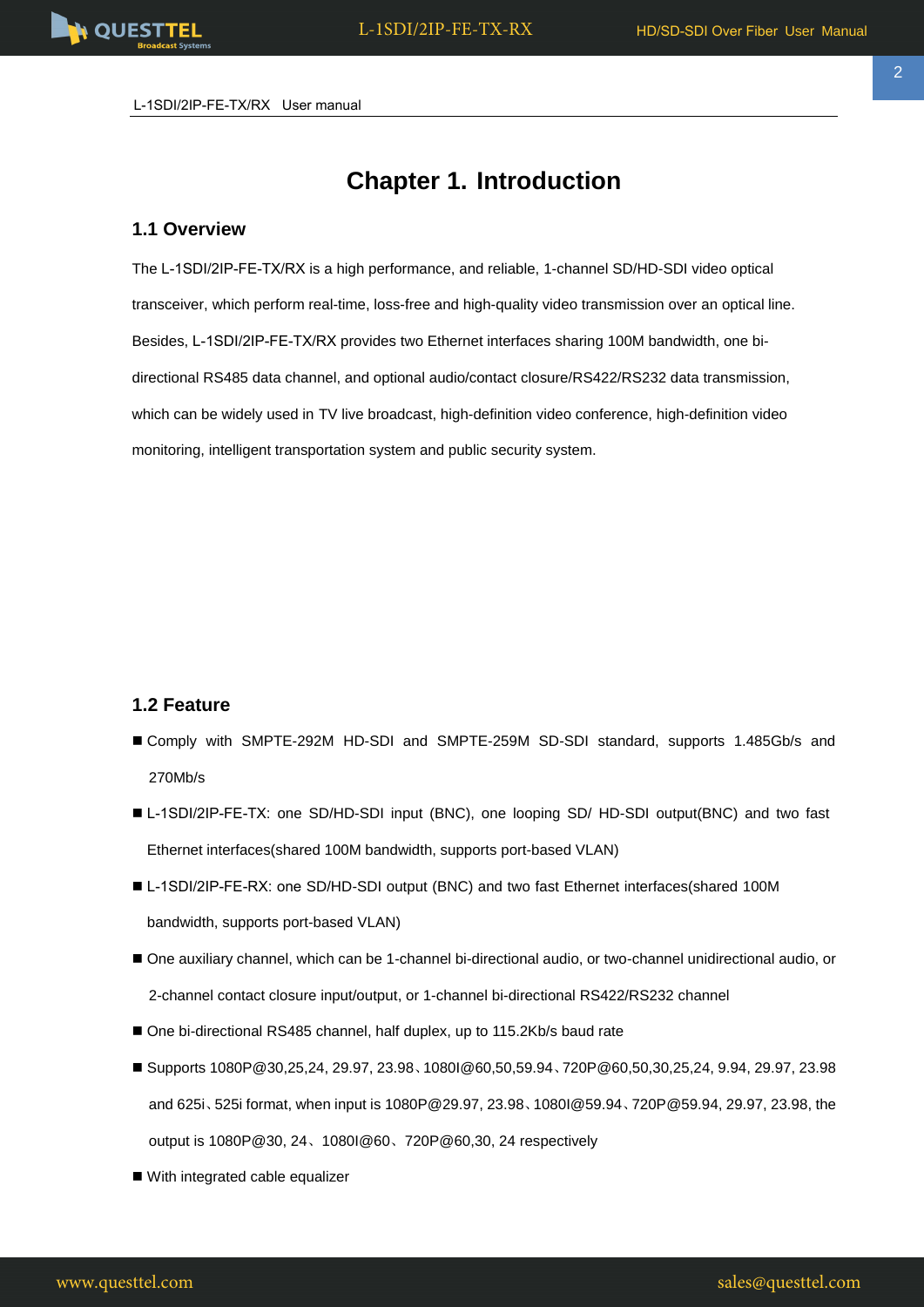#### L-1SDI/2IP-FE-TX/R User manual

- Embedded ESD and surge protection circuit to prevent damage from static and thunder
- With NOP (No optical signal) alarm indications, output status indicator and input lock indicator
- With APC circuit to perform stable optical power

#### **1.3 Application**

<span id="page-3-0"></span>



3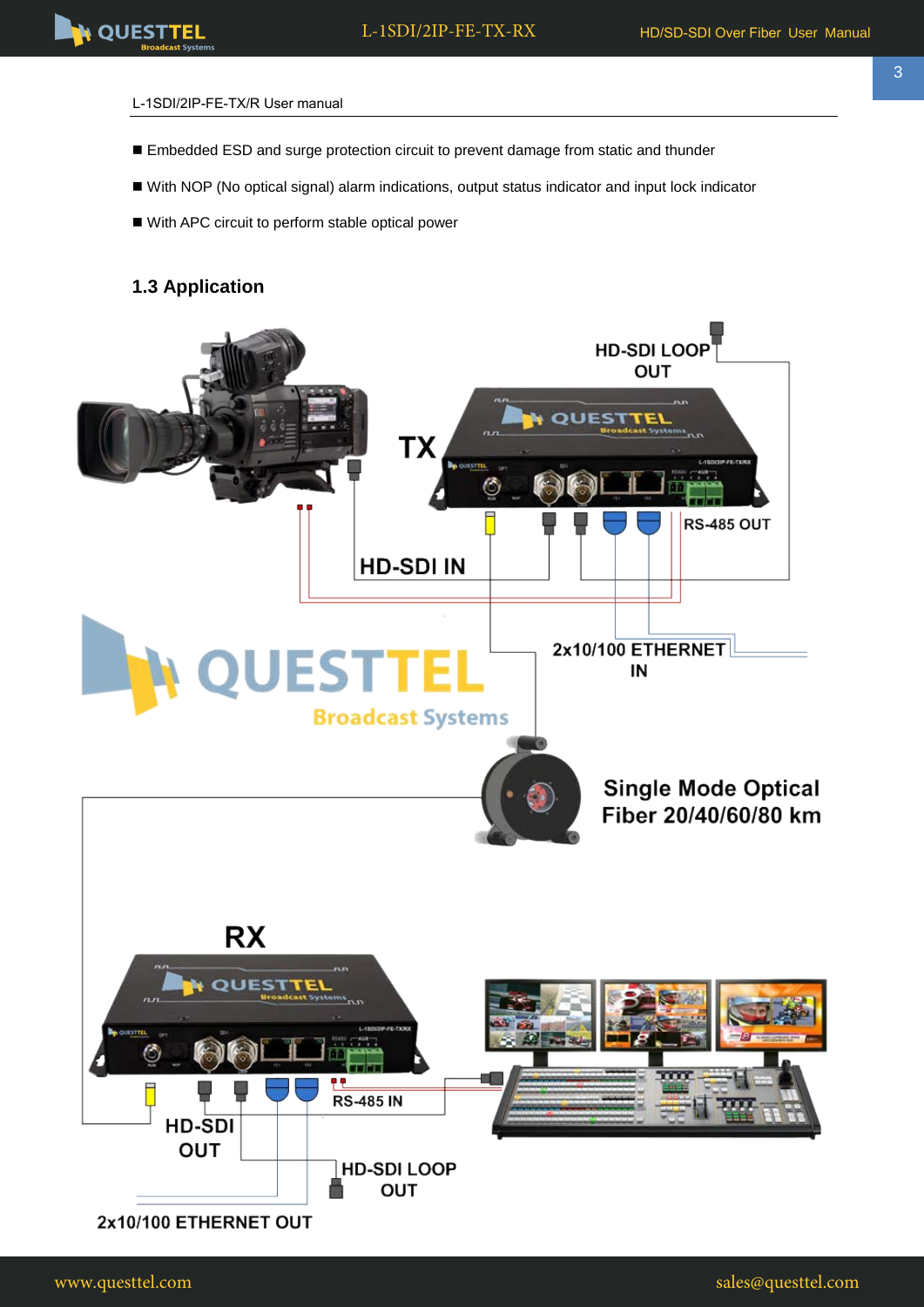

# <span id="page-4-0"></span>**Chapter 2. L-1SDI/2IP-FE-TX/RX Desktop Equipment**

#### <span id="page-4-1"></span>**2.1 Front Panel**



Figure 2-1-1 L-1SDI/2IP-FE-TX Front Panel



Figure 2-1-2 L-1SDI/2IP-FE-RX Front Panel

#### Table 2-1-1 Interfaces on L-1SDI/2IP-FE-TX/RX front Panel

| <b>Name</b>                      | <b>Description</b>                                                                 |                                                                     |  |  |
|----------------------------------|------------------------------------------------------------------------------------|---------------------------------------------------------------------|--|--|
| <b>OPT</b>                       | Optical interface, bi-directional, adopts FC connector                             |                                                                     |  |  |
|                                  | IN                                                                                 | SD/HD-SDI input                                                     |  |  |
| <b>SDI</b>                       | <b>LOOP</b>                                                                        | Looping SD/HD-SDI output                                            |  |  |
|                                  | OUT <sub>1/2</sub>                                                                 | SD/HD-SDI output1/2                                                 |  |  |
|                                  |                                                                                    | Copper Fast Ethernet port, RJ45 connector, uses CAT-5 cross-over or |  |  |
|                                  | straight-through cable.                                                            |                                                                     |  |  |
|                                  |                                                                                    | FE1/FE2 Ethernet link indicator, green.                             |  |  |
|                                  | LINK/ACT                                                                           | ON: Normal link but no data transmit or receive;                    |  |  |
| FE <sub>1</sub> /FE <sub>2</sub> |                                                                                    | Blink: Normal link and there are data transmitting and receiving;   |  |  |
|                                  |                                                                                    | OFF: No link or the interface is damaged                            |  |  |
|                                  |                                                                                    | FE1 /FE2 speed indicator, yellow.                                   |  |  |
|                                  | <b>SPD</b>                                                                         | ON: operating with 100M;                                            |  |  |
|                                  |                                                                                    | OFF: operating with 10M                                             |  |  |
|                                  | RS485 interface, adopts PHOENIX connector                                          |                                                                     |  |  |
| <b>RS485</b>                     | A                                                                                  | RS485 differential signal A                                         |  |  |
|                                  | B                                                                                  | RS485 differential signal B                                         |  |  |
|                                  | One auxiliary channel, which can be 1-channel bi-directional audio, or two-channel |                                                                     |  |  |
| <b>AUX</b>                       | unidirectional audio, or 2-channel contact closure input/output or 1-channel       |                                                                     |  |  |
|                                  | bi-directional RS422/RS232 channel. Refer to table 2-1-3 for more.                 |                                                                     |  |  |
|                                  | Note: if the auxiliary channel is used as the audio channel, the embedded audio    |                                                                     |  |  |
|                                  | channel in the HD-SDI signal will be unavailable.                                  |                                                                     |  |  |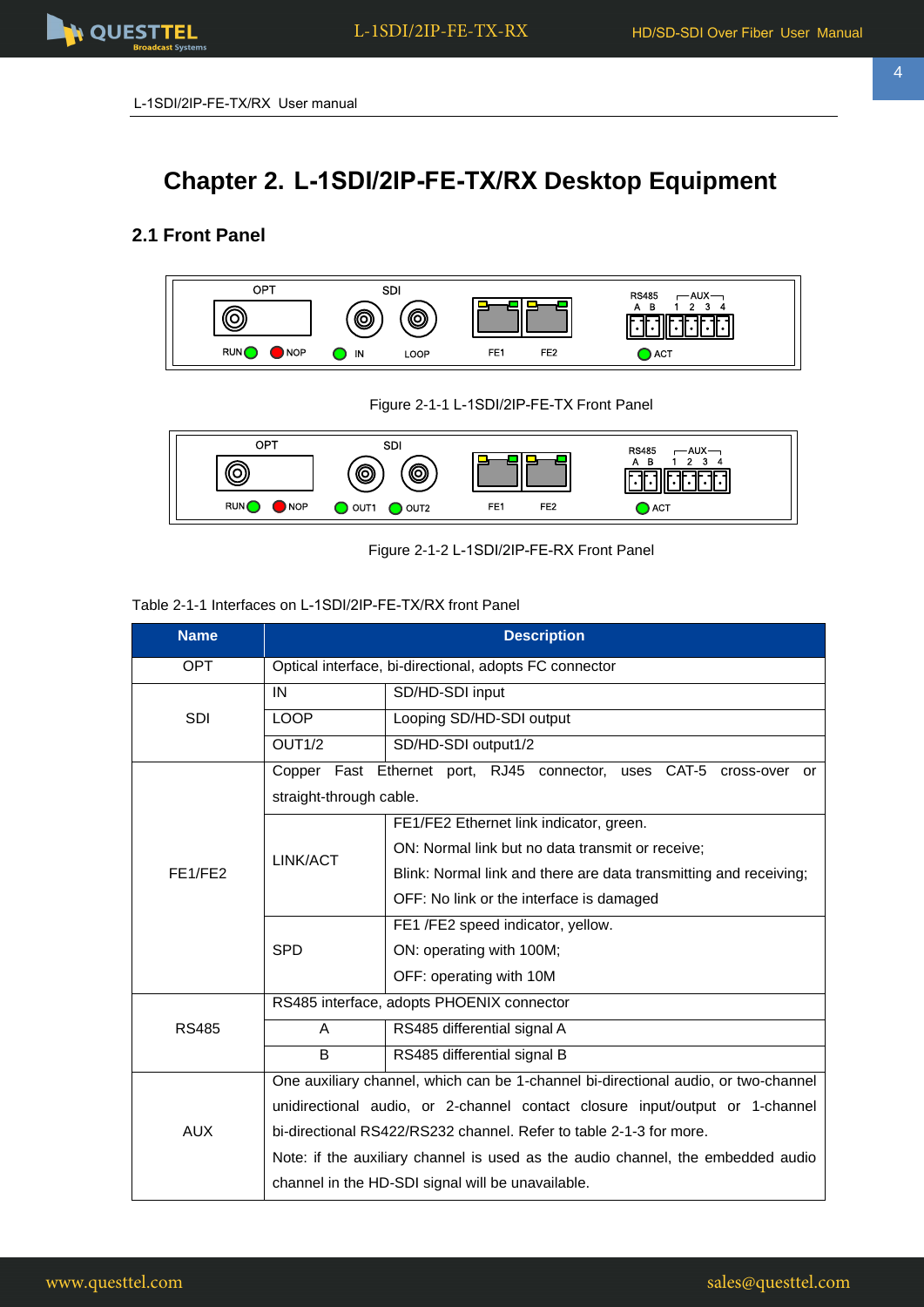5

#### L-1SDI/2IP-FE-TX/R User manual

#### Table 2-1-2 Indicators on L-1SDI/2IP-FE-TX/RX front panel

| <b>Name</b>        | <b>Description</b>                                |  |  |
|--------------------|---------------------------------------------------|--|--|
|                    | Optical signal loss alarm indicator, red.         |  |  |
| <b>NOP</b>         | ON: Optical signal loss is detected at the port.  |  |  |
|                    | OFF: the optical port receive normal signal.      |  |  |
|                    | Running indicator, green.                         |  |  |
| <b>RUN</b>         | Normal blink: works normally                      |  |  |
|                    | OFF: Abnormal.                                    |  |  |
|                    | The SD/HD-SDI input lock indicator, green.        |  |  |
| IN                 | ON: video input normally.                         |  |  |
|                    | OFF: video input abnormally.                      |  |  |
|                    | The SD/HD-SDI output status indicator, green.     |  |  |
| OUT <sub>1/2</sub> | ON: output normally.                              |  |  |
|                    | OFF: output abnormally.                           |  |  |
|                    | RS485 link indicator, green.                      |  |  |
| <b>ACT</b>         | Blink: There are data transmitting and receiving; |  |  |
|                    | OFF: No data transmit or receive;                 |  |  |

#### Table 2-1-3 AUX interface

| <b>AUX</b> interface                | No.            | <b>Name</b>       | <b>Description</b>                                   |
|-------------------------------------|----------------|-------------------|------------------------------------------------------|
|                                     | 1              | AOUT <sub>1</sub> | Audio channel -1 output                              |
| 2-channel<br>unidirectional audio   | $\overline{2}$ | AOUT <sub>2</sub> | Audio channel -2 output                              |
| output                              | 3              | G                 | Ground                                               |
|                                     | 4              | $-$               | $- -$                                                |
|                                     | 1              | AIN <sub>1</sub>  | Audio channel -1 input                               |
| 2-channel<br>unidirectional audio   | $\overline{2}$ | AIN <sub>1</sub>  | Audio channel -2 input                               |
| input                               | 3              | G                 | Ground                                               |
|                                     | 4              | $\qquad \qquad -$ | $\overline{\phantom{a}}$                             |
|                                     | 1              | AOUT1             | Audio channel output                                 |
| 1-channel                           | $\overline{2}$ | $\qquad \qquad -$ | --                                                   |
| bi-directional audio                | 3              | G                 | Ground                                               |
|                                     | 4              | AIN <sub>1</sub>  | Audio channel input                                  |
|                                     | 1              | N <sub>C</sub> O  | The first channel contact closure output             |
|                                     |                |                   | No alarm: the contact is normally-closed (NC)        |
|                                     |                |                   | Alarm: the contact is open                           |
| 2-channel contact<br>closure output | $\overline{2}$ | COM <sub>0</sub>  | Command contact of the first channel contact closure |
|                                     | 3              | NC <sub>1</sub>   | The second channel contact closure output            |
|                                     |                |                   | No alarm: the contact is normally-closed (NC)        |
|                                     |                |                   | Alarm: the contact is open                           |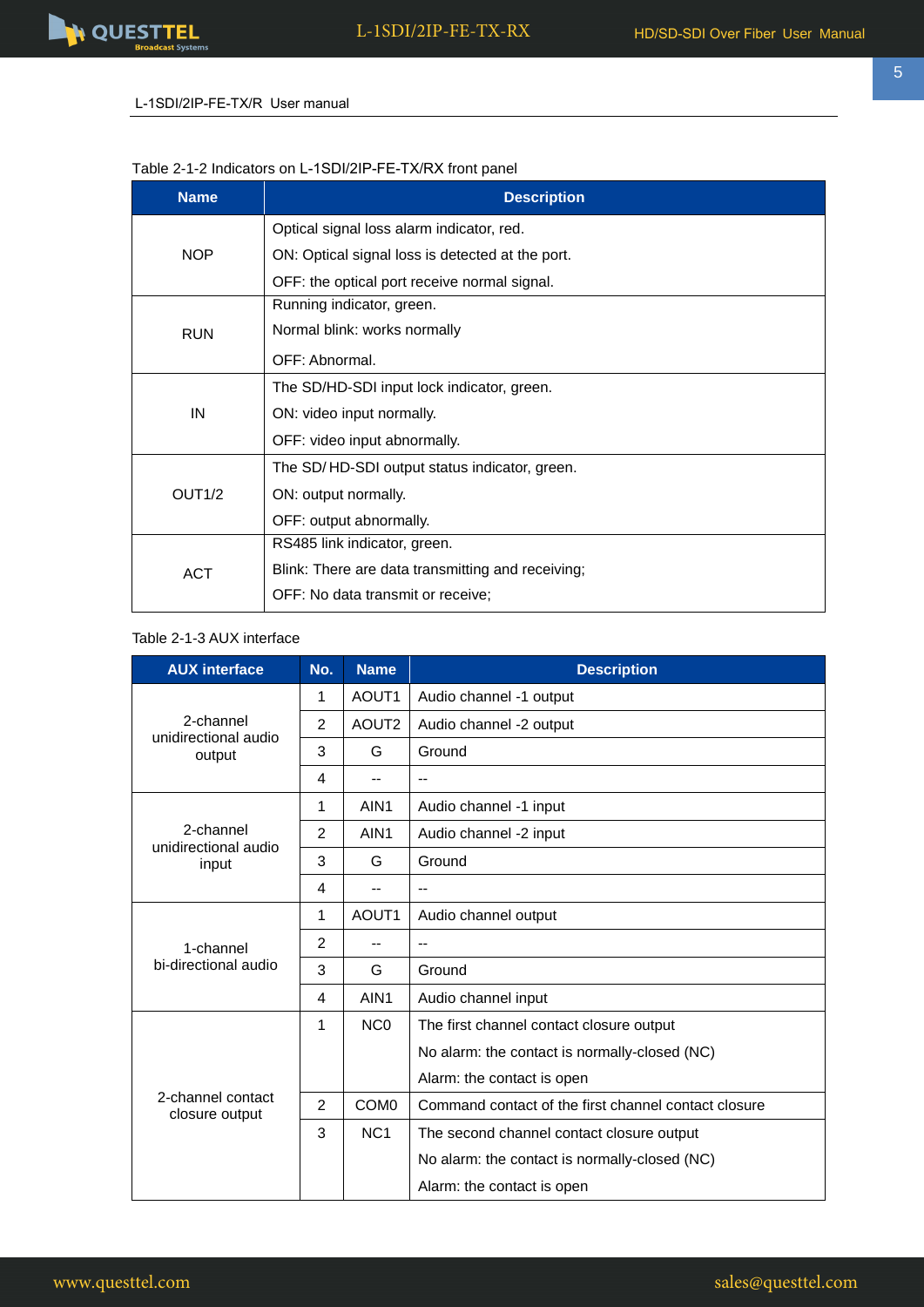

L-1SDI/2IP-FE-TX/RX User manual

|                                                     | 4                       | COM <sub>1</sub>             | Command contact of the second channel contact closure                                                       |  |  |  |
|-----------------------------------------------------|-------------------------|------------------------------|-------------------------------------------------------------------------------------------------------------|--|--|--|
|                                                     | 1                       | K <sub>0</sub>               | The first channel contact closure input                                                                     |  |  |  |
| 2-channel contact                                   | $\overline{2}$          | COM <sub>0</sub>             | Command contact of the first channel contact closure                                                        |  |  |  |
| closure input                                       | 3                       | K <sub>1</sub>               | The second channel contact closure input                                                                    |  |  |  |
|                                                     | 4                       | COM <sub>1</sub>             | Command contact of the second channel contact closure                                                       |  |  |  |
|                                                     | 1                       | TXA(T/<br>RXA1)              | RS422 differential<br>signal A output/ RS485<br>channel-1<br>differential signal A                          |  |  |  |
| 1-channel<br>bi-directional RS422/                  | $\overline{2}$          | TXB(T/<br>RXB <sub>1</sub> ) | RS422 differential<br>signal<br>B<br>output/ RS485<br>channel-1<br>differential signal B                    |  |  |  |
| 2-channel<br>bi-directional RS485<br>AUX204(T side) | 3                       | RXA(T/<br>RXA2)              | RS422<br>differential<br>signal<br>A<br>input/<br><b>RS485</b><br>channel-2<br>differential signal A        |  |  |  |
|                                                     | $\overline{\mathbf{4}}$ | RXB(T/<br>RXB <sub>2</sub> ) | RS422<br>differential<br>signal<br>B<br>input/<br><b>RS485</b><br>channel-2<br>differential signal B        |  |  |  |
|                                                     | 1                       | RXA(T/<br>RXA1)              | <b>RS422</b><br>differential<br>signal<br><b>RS485</b><br>channel-1<br>A<br>input/<br>differential signal A |  |  |  |
| 1-channel<br>bi-directional RS422/                  | $\overline{2}$          | $\overline{R}XB(T)$<br>RXB1) | <b>RS422</b><br>channel-1<br>differential<br>signal<br>B<br><b>RS485</b><br>input/<br>differential signal B |  |  |  |
| 2-channel<br>bi-directional RS485<br>AUX204(R side) | 3                       | TXA(T/<br>RXA2)              | RS422 differential<br>channel-2<br>signal<br>A output/ RS485<br>differential signal A                       |  |  |  |
|                                                     | $\overline{\mathbf{4}}$ | TXB(T/<br>RXB <sub>2</sub> ) | RS422 differential<br>signal<br>B<br>output/ RS485<br>channel-2<br>differential signal B                    |  |  |  |
|                                                     | 1                       | TX1                          | RS232 signal output                                                                                         |  |  |  |
| 1-channel                                           | $\overline{2}$          | RX <sub>1</sub>              | RS232 signal input                                                                                          |  |  |  |
| bi-directional RS232                                | 3                       | G                            | Ground                                                                                                      |  |  |  |
|                                                     | 4                       | $-$                          | $-$                                                                                                         |  |  |  |

Note: The AUX interface of L-2SDI/2IP-FE-TX and L-2SDI/2IP-FE-RX are used in pairs, e.g. if L-2SDI/2IP-FE-TX use 2-channel unidirectional audio output interface, L-2SDI/2IP-FE-RX should use 2-channel unidirectional audio input interface.

#### <span id="page-6-0"></span>**2.2 Rear Panel**



#### Figure 2-2-1 L-1SDI/2IP-FE-TX/RX Rear Panel

#### Table 2-2-1 L-1SDI/2IP-FE-TX/RX Rear Panel

| <b>Name</b>        | <b>Description</b>           |
|--------------------|------------------------------|
| DC <sub>12</sub> V | DC 12V power input interface |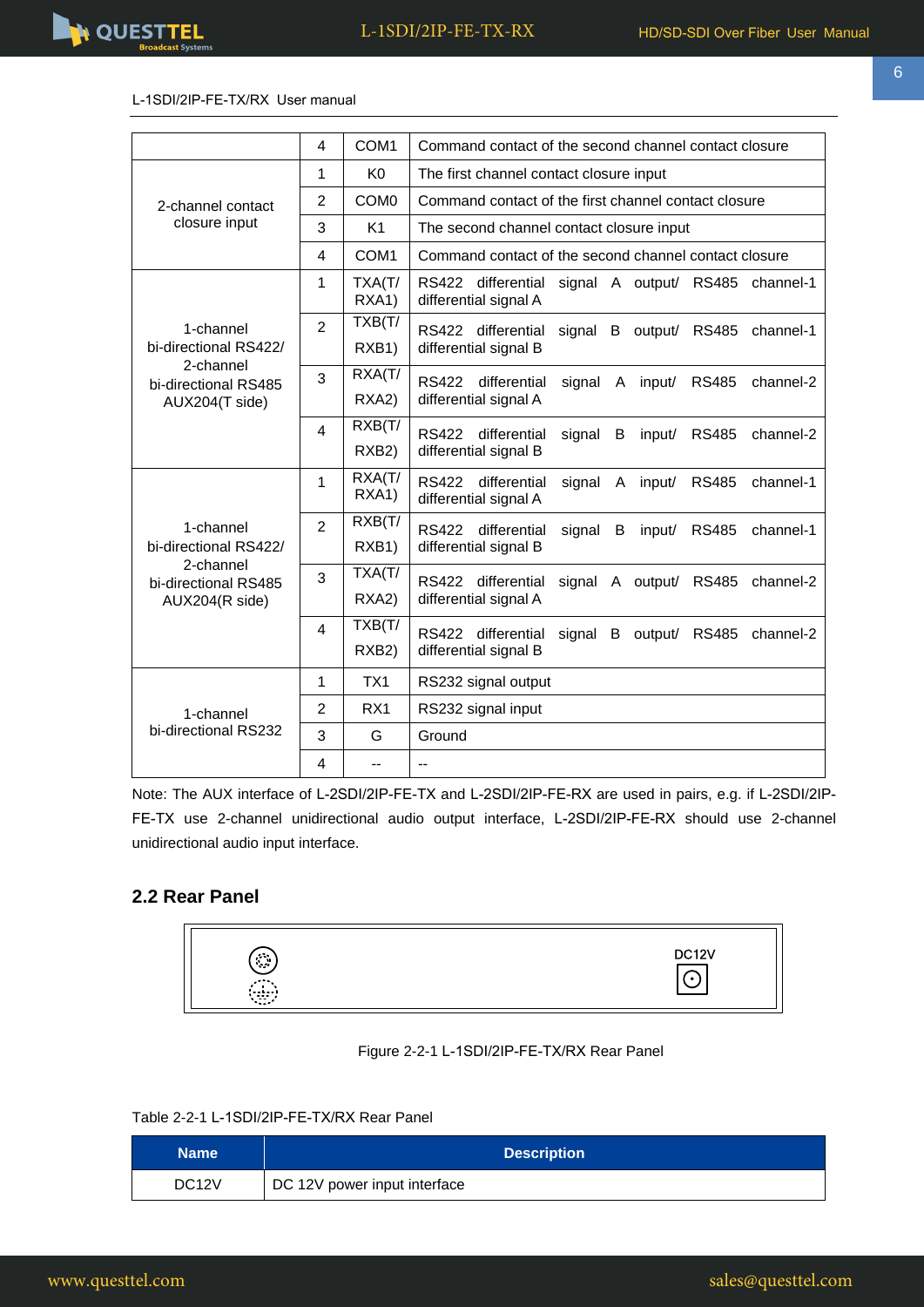

 $\overline{\phantom{a}}$ 

#### L-1SDI/2IP-FE-TX/RX User manual

|   | Adopts AC220V/DC12V power adapter, provides 12V power supply |
|---|--------------------------------------------------------------|
| ⊕ | Protective ground (PGND) screw, connect with the chassis.    |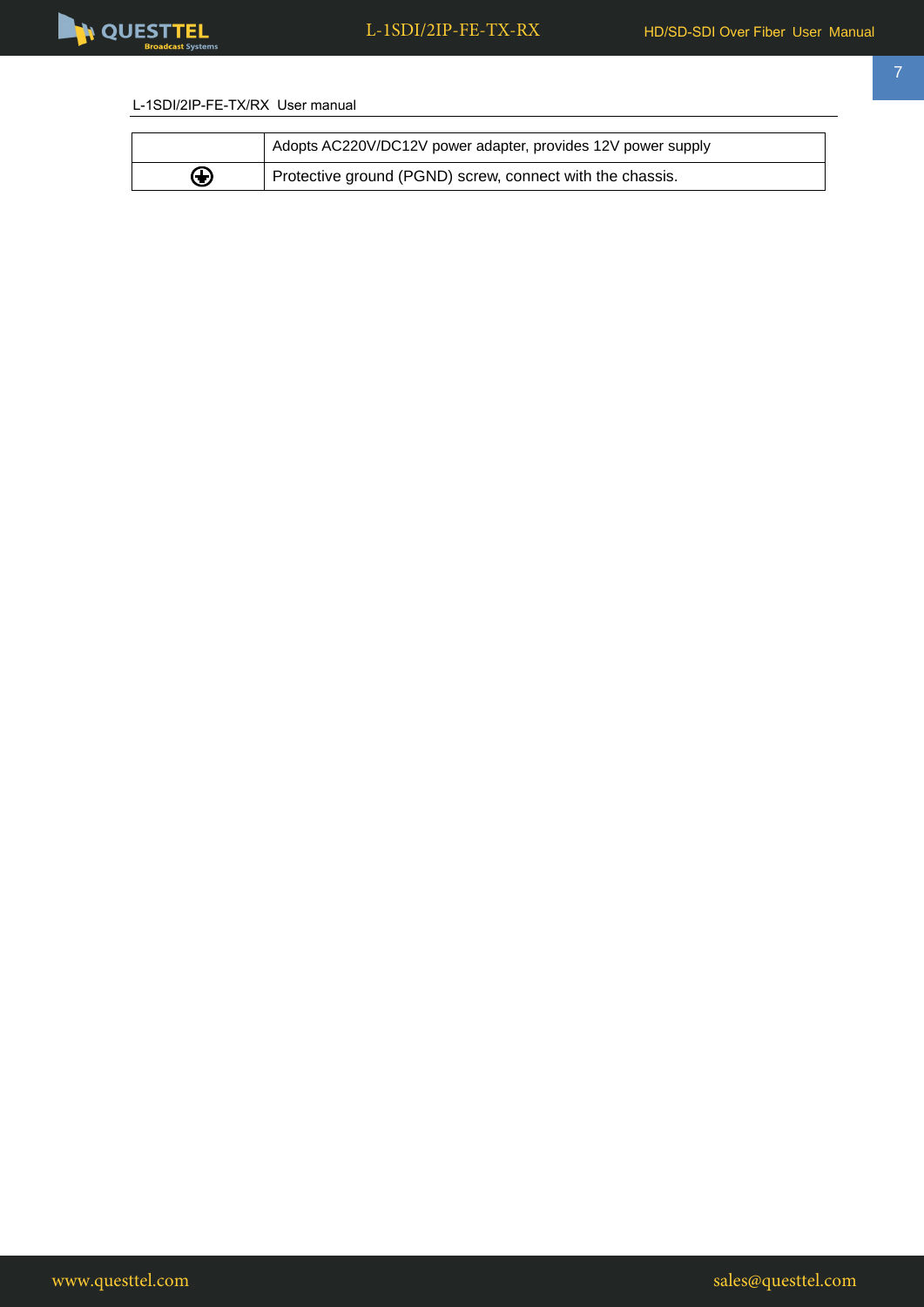# **Chapter 3. Technical Specification**

Table 3-1 Technical Specification

| <b>Item</b>                      | <b>Typical value</b>                                      |  |  |  |
|----------------------------------|-----------------------------------------------------------|--|--|--|
| <b>Video Interface</b>           |                                                           |  |  |  |
| Connector                        | <b>BNC</b>                                                |  |  |  |
| Bit rate                         | 1.485Gb/s and 270Mb/s auto adaptive                       |  |  |  |
| Impedance                        | $75\Omega$                                                |  |  |  |
| <b>Return loss</b>               | >15dB                                                     |  |  |  |
| Output level                     | 800mVp-p±10%                                              |  |  |  |
| Rise and fall time (HD-SDI)      | ≤270ps                                                    |  |  |  |
| Rise and fall time (SD-SDI)      | $≤1.50ns$                                                 |  |  |  |
| SD-SDI Alignment jitter (1KHz)   | $≤0.2UI$                                                  |  |  |  |
| SD-SDI Timing jitter (10Hz)      | $<0.2$ UI                                                 |  |  |  |
| HD-SDI Alignment jitter (100KHz) | $≤0.2UI$                                                  |  |  |  |
| HD-SDI Timing jitter (10Hz)      | $< 1.0$ UI                                                |  |  |  |
| Standard                         | Comply to SMPTE-292M HD-SDI and SMPTE-259M                |  |  |  |
|                                  | SD-SDI standard                                           |  |  |  |
|                                  | <b>Audio Interface (Optional)</b>                         |  |  |  |
| Connector                        | PHOENIX connector                                         |  |  |  |
| Impedance                        | Input high-impedance, output 600 $\Omega$                 |  |  |  |
| Quantization grade               | 20bits                                                    |  |  |  |
| Sample frequency                 | 48KHz                                                     |  |  |  |
| Audio input/output voltage       | 2VP-P                                                     |  |  |  |
| <b>Bandwidth</b>                 | 20Hz~20KHz                                                |  |  |  |
| <b>Total Harmonic Distortion</b> | 0.1%                                                      |  |  |  |
| Impedance                        | $600\Omega$                                               |  |  |  |
|                                  | <b>FE Interface</b>                                       |  |  |  |
| Connector                        | <b>RJ45</b>                                               |  |  |  |
| Frame length                     | From 64 bytes to 1552/1536 bytes                          |  |  |  |
| Working mode                     | Auto-negation by default                                  |  |  |  |
| Bit rate                         | 10/100Mb/s                                                |  |  |  |
| <b>Duplex</b>                    | Half/full duplex                                          |  |  |  |
| Port VLAN                        | Default settings: closed. That is, all the port share the |  |  |  |
|                                  | same LAN.                                                 |  |  |  |
| <b>Flow Control</b>              | Default settings: open                                    |  |  |  |
| Standard                         | IEEE802.3u 100Base-TX/ IEEE802.3 10Base-T                 |  |  |  |
|                                  | <b>RS485 Interface</b>                                    |  |  |  |
| Connector                        | PHOENIX connector                                         |  |  |  |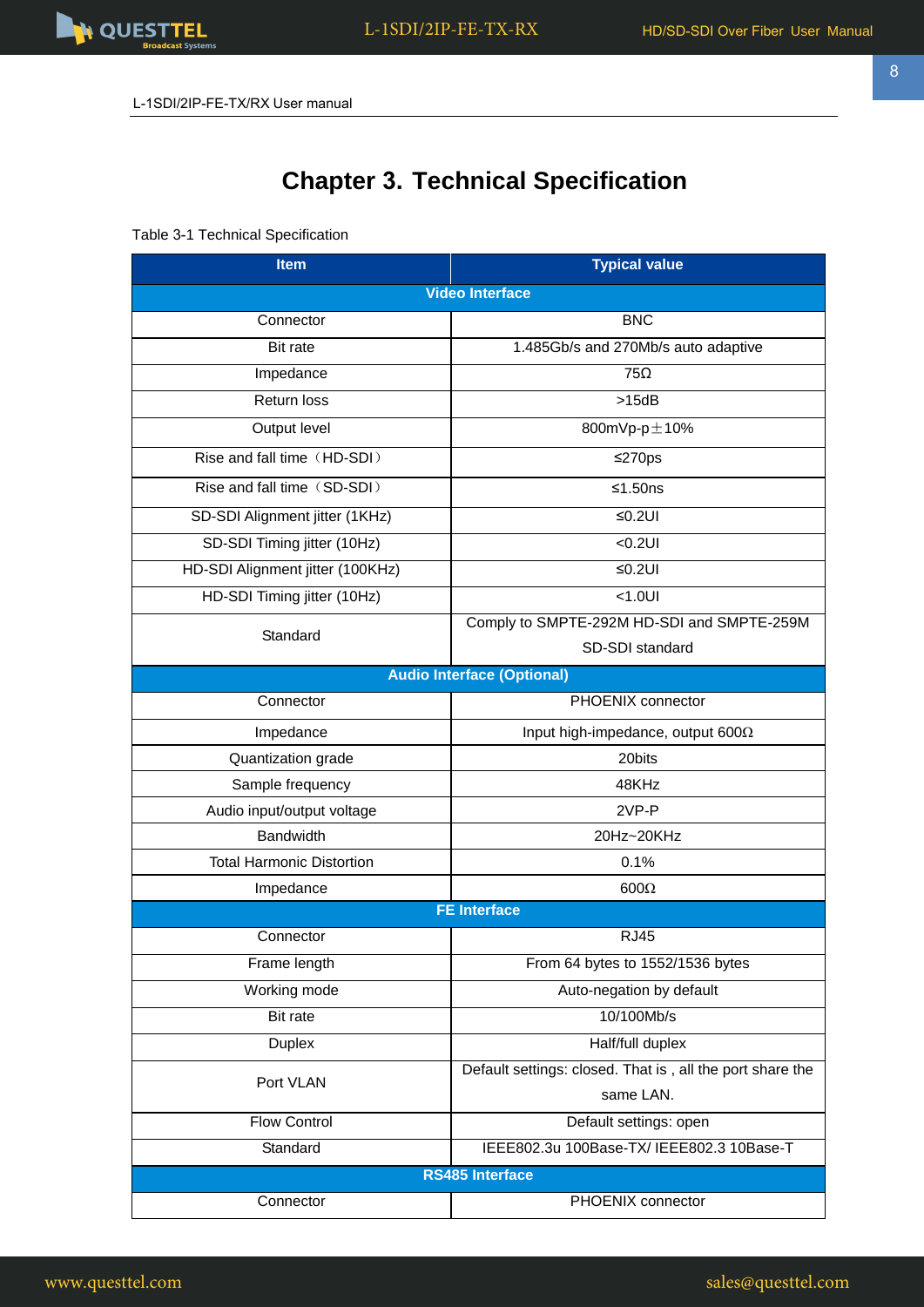

#### L-1SDI/2IP-FE-TX/RX User manual

| Baud rate                                              | 0~115.2Kb/s                     |  |  |  |  |
|--------------------------------------------------------|---------------------------------|--|--|--|--|
| Bit error ratio                                        | $10^{-9}$                       |  |  |  |  |
| <b>Duplex</b>                                          | Half-duplex                     |  |  |  |  |
| <b>CONSOLE Interface</b>                               |                                 |  |  |  |  |
| Connector                                              | <b>RJ45</b>                     |  |  |  |  |
| Baud rate                                              | 19200                           |  |  |  |  |
| bits                                                   | 8                               |  |  |  |  |
| Stop bit                                               | $\mathbf{1}$                    |  |  |  |  |
| parity check                                           | None                            |  |  |  |  |
|                                                        | <b>EMU/EMU-EX Interface</b>     |  |  |  |  |
| Connector                                              | <b>RJ45</b>                     |  |  |  |  |
| Bit rate                                               | 10Mb/s or 100Mb/s auto adaptive |  |  |  |  |
| <b>Power and Consumption for desktop equipment</b>     |                                 |  |  |  |  |
| Power supply                                           | <b>DC 12V</b>                   |  |  |  |  |
| DC input voltage range                                 | 8V~14V                          |  |  |  |  |
| Power consumption                                      | 3W±10%                          |  |  |  |  |
| <b>Power and Consumption for rack mounting chassis</b> |                                 |  |  |  |  |
| Power supply                                           | AC 220V /DC-48V                 |  |  |  |  |
| DC input voltage range                                 | $-36$ $\sim$ -72V DC            |  |  |  |  |
| AC input voltage range                                 | 176~264V                        |  |  |  |  |
| Power consumption for each card                        | 3W±10%                          |  |  |  |  |
|                                                        | <b>Environment Requirements</b> |  |  |  |  |
| Working temperature                                    | $-30\sim60^{\circ}$ C           |  |  |  |  |
| <b>Relative Humidity</b>                               | ≤95%, no condensation           |  |  |  |  |
| Storage temperature                                    | -40 $\sim$ 85°C                 |  |  |  |  |
| <b>Equipment dimension</b>                             |                                 |  |  |  |  |
| Dimension of Rack mounting chassis                     | 330mm x 178mm x 482mm           |  |  |  |  |
| (with rack ear)                                        |                                 |  |  |  |  |
| Desktop equipment dimension                            | 180mm x 123mm x 30mm            |  |  |  |  |

Note: The optical module is optional for users, the default is 20Km, other long distance needs to be declared when ordering.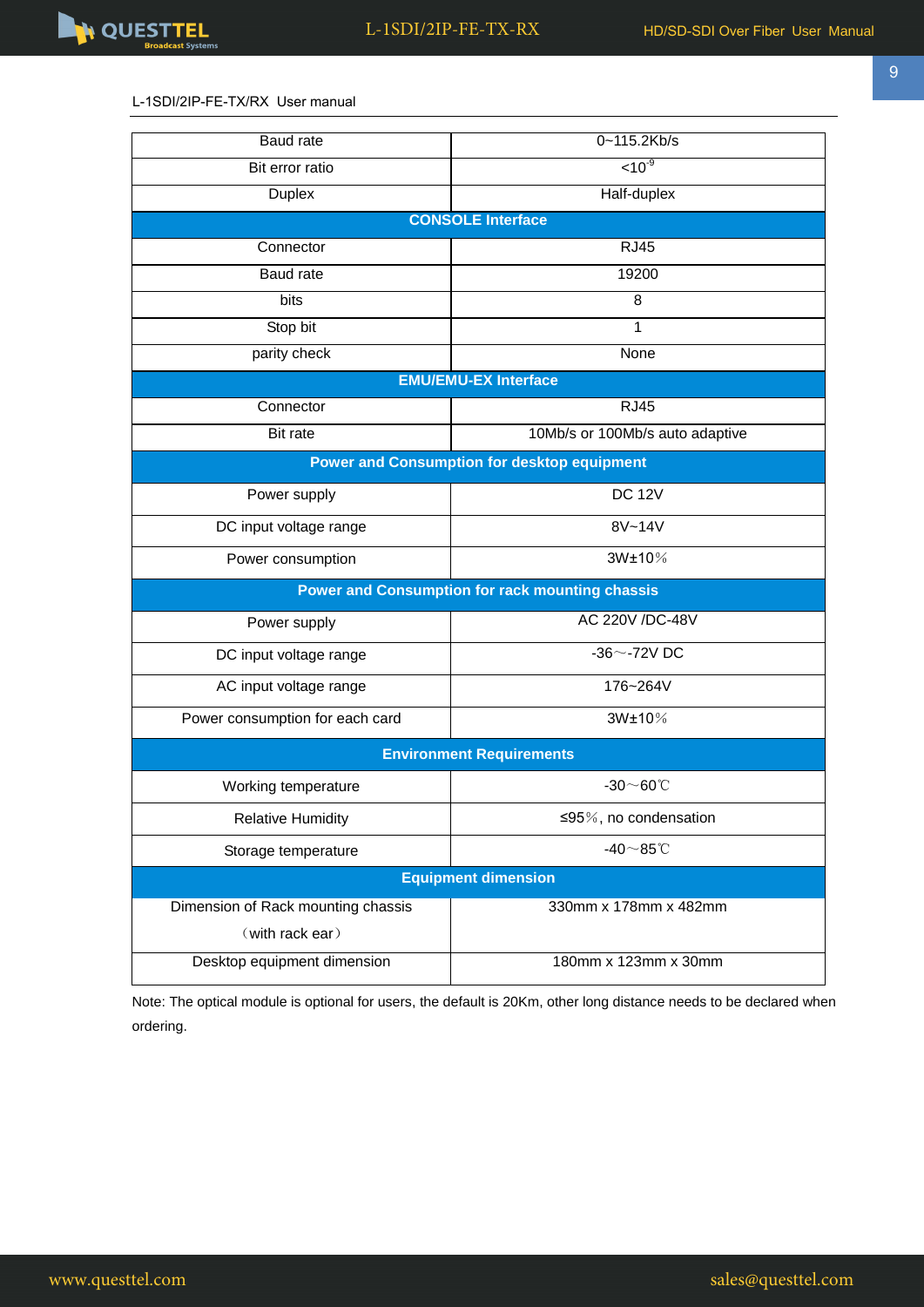

# **Appendix1 Serial management interface**(**CONSOLE**)

Table A-1 Pin description of CONSOLE interface

| Pin.             | <b>Definition</b> | <b>Remarks</b>                           |
|------------------|-------------------|------------------------------------------|
| PIN <sub>1</sub> |                   | <b>Null</b>                              |
| PIN <sub>2</sub> |                   | Null                                     |
| PIN <sub>3</sub> |                   | <b>Null</b>                              |
| PIN4             |                   | <b>Null</b>                              |
| PIN <sub>5</sub> |                   | <b>Null</b>                              |
| PIN <sub>6</sub> | <b>GND</b>        | Ground                                   |
| PIN <sub>7</sub> | <b>RSNM-IN</b>    | Serial network management channel input  |
| PIN <sub>8</sub> | RSNM-OUT          | Serial network management channel output |

The CONSOLE cable adopts RJ45 connector at one end to connect the front panel of equipment, and DB9

connector at the other end to connect PC, the diagram is as Fig. A-1-1, Fig.A-1-2 shows: